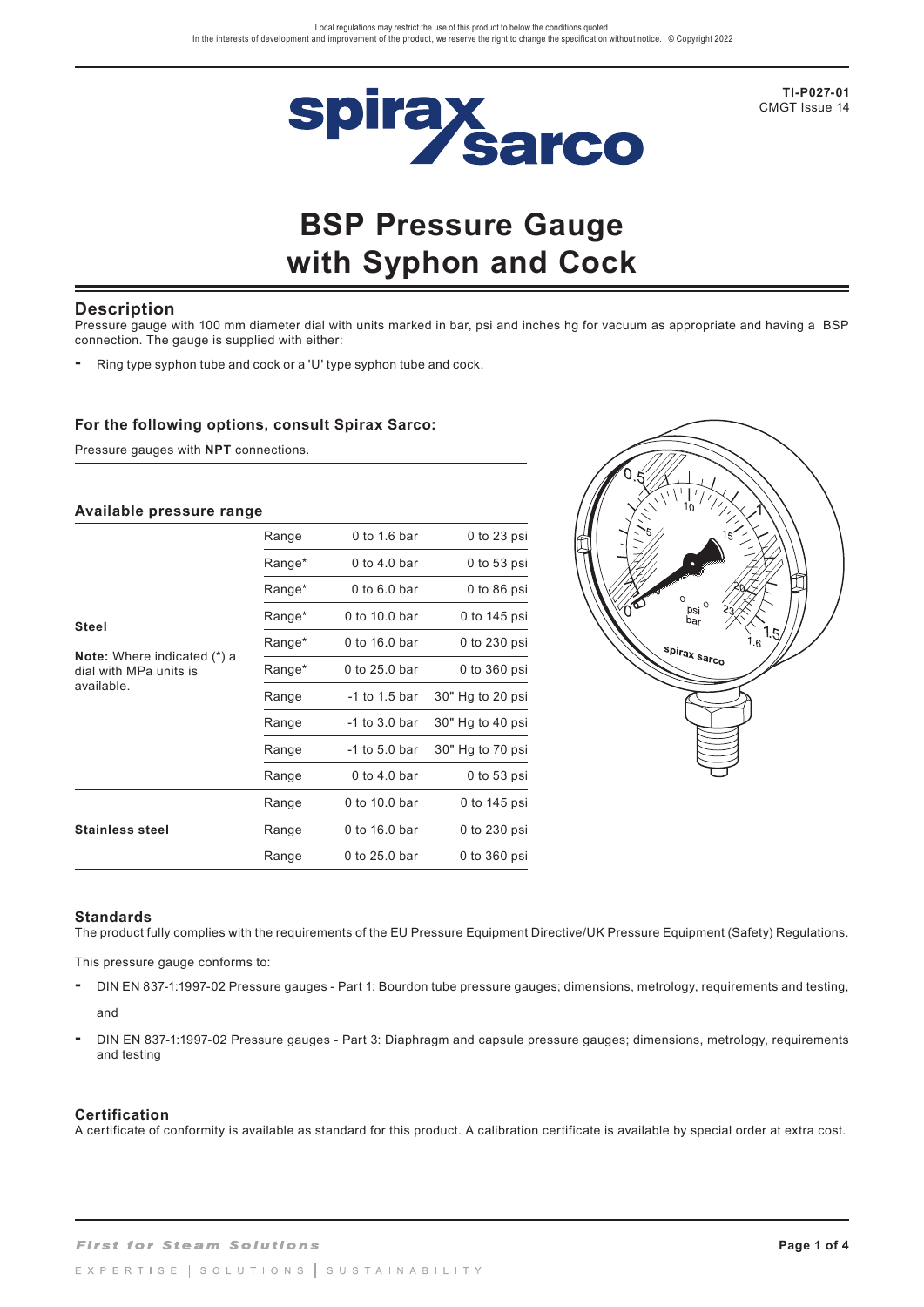# **Sizes and pipe connections**

| Pressure gauge  | $\frac{3}{8}$ " BSP male |                        |                     |
|-----------------|--------------------------|------------------------|---------------------|
|                 | Gauge end                | %" BSP female          | <b>EN ISO 228-1</b> |
| Gauge cock      | Syphon end               | %" BSP female parallel |                     |
| Ring/'U' syphon | Cock end                 | %" BSP male taper      | EN 10226-1          |
|                 | Process end              | %" male parallel       |                     |
|                 |                          |                        |                     |

# **Materials**

|                        | Part<br><b>Material</b>               |                                     |                                   |  |  |  |
|------------------------|---------------------------------------|-------------------------------------|-----------------------------------|--|--|--|
|                        |                                       | Case                                | Pressed steel<br>Snap fit perspex |  |  |  |
|                        | Gauge                                 | Glass                               |                                   |  |  |  |
| <b>Steel</b>           |                                       | Bourdon tube                        | CuSh 8 (92% Cu 8% Zn)             |  |  |  |
|                        | Ring and 'U' syphon                   | Mild steel tube BS 1387 heavy grade |                                   |  |  |  |
|                        | Gauge cock                            | Body                                | <b>Brass</b>                      |  |  |  |
|                        | (for use up to 16 bar g)              | Handle                              | Phenolic                          |  |  |  |
|                        | * For use on pressures above 16 bar g | %" M10S2 ball valve                 | Carbon steel                      |  |  |  |
|                        |                                       | Case                                | Stainless steel                   |  |  |  |
|                        | Gauge                                 | Glass                               | Snap-fit perspex                  |  |  |  |
| <b>Stainless steel</b> |                                       | Bourdon tube                        | Stainless steel 316TI             |  |  |  |
|                        | 'U' syphon                            |                                     | Stainless steel                   |  |  |  |
|                        | Gauge cock                            | Use a Spirax Sarco %" M10S4         | Stainless steel                   |  |  |  |

# **Pressure/temperature limits**

|                                                          | Maximum design conditions                                                                                      |         |                    | Full scale reading |
|----------------------------------------------------------|----------------------------------------------------------------------------------------------------------------|---------|--------------------|--------------------|
| <b>PMA</b>                                               | Maximum allowable pressure                                                                                     |         |                    | Full scale reading |
| TMA                                                      | Maximum allowable temperature of gauge.<br>Note: Either a 'U' or a ring syphon must be fitted to achieve this. |         |                    | 217 °C             |
|                                                          | Minimum allowable temperature                                                                                  |         |                    | $-40 °C$           |
|                                                          |                                                                                                                | Range † | 1.5 <sub>bar</sub> | 20 psi             |
|                                                          |                                                                                                                | Range   | 1.6 <sub>bar</sub> | 23 psi             |
| <b>PMO</b><br>Maximum operating pressure<br>Please note: |                                                                                                                | Range † | 3 bar              | 40 psi             |
| vacuum.                                                  | 1. Where indicated (†) these units are available as compound gauges down to full                               | Range   | 4 bar              | 53 psi             |
|                                                          |                                                                                                                | Range + | 5 bar              | 70 psi             |
|                                                          | 2. For compressed air and steam services the maximum operating pressure for this<br>product is 16 bar q.       | Range   | 6 bar              | 86 psi             |
|                                                          |                                                                                                                | Range   | 10 bar             | 145 psi            |
|                                                          | 3. Gauge cock limited to 16 bar g. Use M10S2 or M10S4 for higher pressures.                                    | Range   | 16 bar             | 230 psi            |
|                                                          |                                                                                                                |         | 25 bar             | 360 psi            |
|                                                          | Maximum ambient temperature                                                                                    |         |                    | 50 °C              |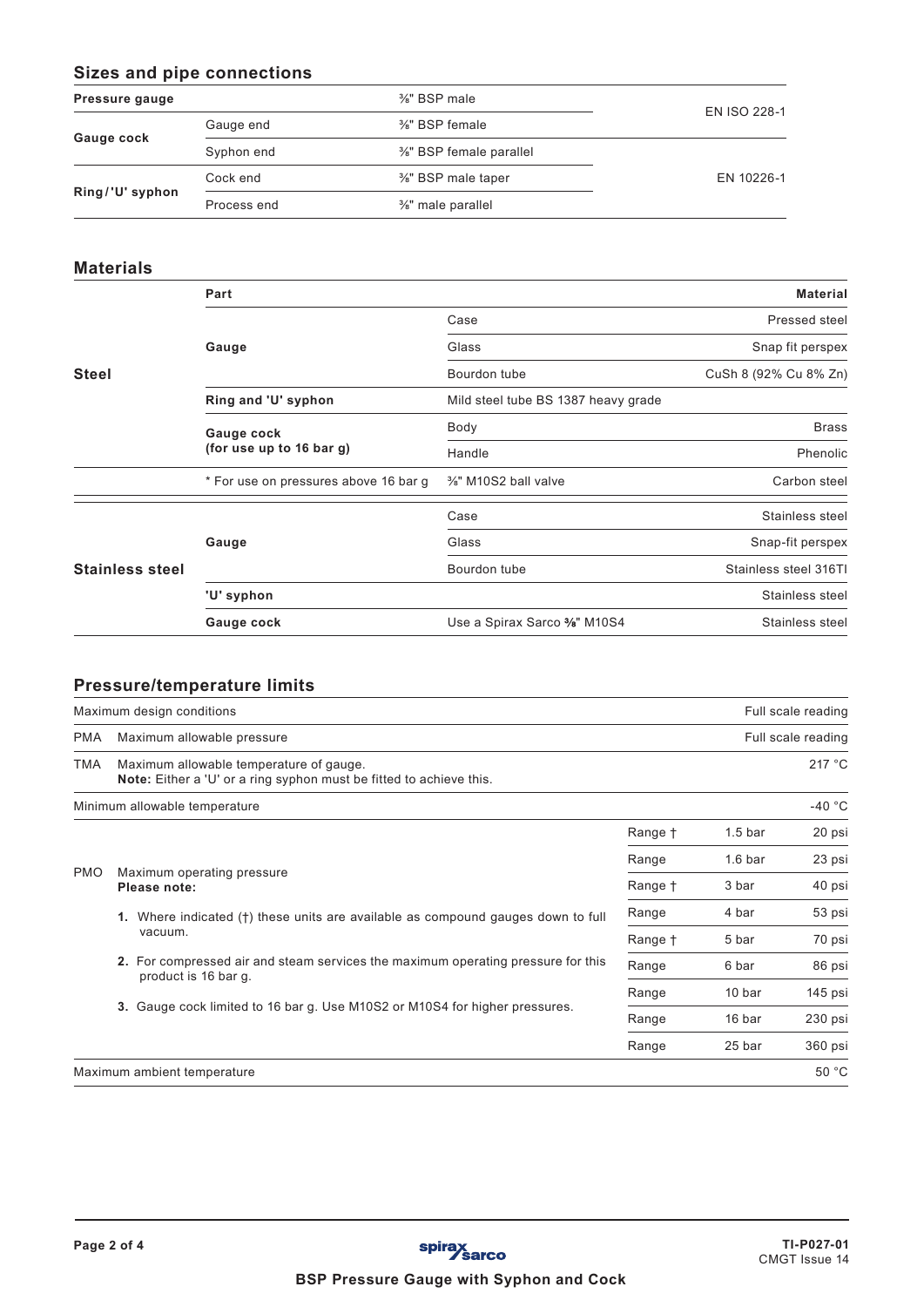# **Dimensions/weights (approximate) in mm and kg**

|     |    | Gauge |        |        |
|-----|----|-------|--------|--------|
| A   | в  | U     | D      | Weight |
| 100 | 29 | 137   | 22 A/F | 0.43   |



**C**



|            | ۸<br>K |
|------------|--------|
|            |        |
|            |        |
|            |        |
| 'U' syphon |        |

| <b>Ring syphon</b> |    |    |     |        |      |                                         |
|--------------------|----|----|-----|--------|------|-----------------------------------------|
|                    |    |    |     |        |      | Weight                                  |
| Е                  | F. | G  | н   | Syphon | Cock | <b>M10S2</b><br>and<br>M10S4 ball valve |
| 321                | 35 | 80 | 116 | 0.94   | 0.21 | 0.61                                    |

| U' syphon |      |       |        |      |                                         |  |
|-----------|------|-------|--------|------|-----------------------------------------|--|
|           |      |       | Weight |      |                                         |  |
| J         | Κ    |       | Syphon | Cock | <b>M10S2</b><br>and<br>M10S4 ball valve |  |
| 167.5     | 61.5 | 136.5 | 0.59   | 0.21 | 0.61                                    |  |

# **Safety information, installation and maintenance**

For full details see the Installation and Maintenance Instructions (IM-P027-02) supplied with the product.

### **Installation note:**

As with all instrumentation, the Spirax Sarco pressure gauge is a delicate measuring device and care has to be taken in its installation and use if it is to remain reliable.

It is recommended that all gauges are fitted with a gauge cock to assist when calibration or maintenance is necessary. When used on steam or other hot gases, gauges must be protected from heat by the use of a 'U' syphon or ring syphon tube and gauge cock. The syphon pipe should be primed with water prior to fitting the gauge. Care should be taken if the installation is exposed to frost as gauges can burst.

### **Disposal:**

The product is recyclable. No ecological hazard is anticipated with the disposal of this product providing due care is taken, with the exception of PTFE (ball valves).

#### **PTFE:**

- Can only be disposed of by approved methods, not incineration.
- Keep PTFE waste in a separate container, do not mix it with other rubbish, and consign it to a landfill site.

#### **How to order**

Example: 1 off Spirax Sarco 4" pressure gauge with a pressure range of 0 - 10 bar and having screwed %" BSP connections.